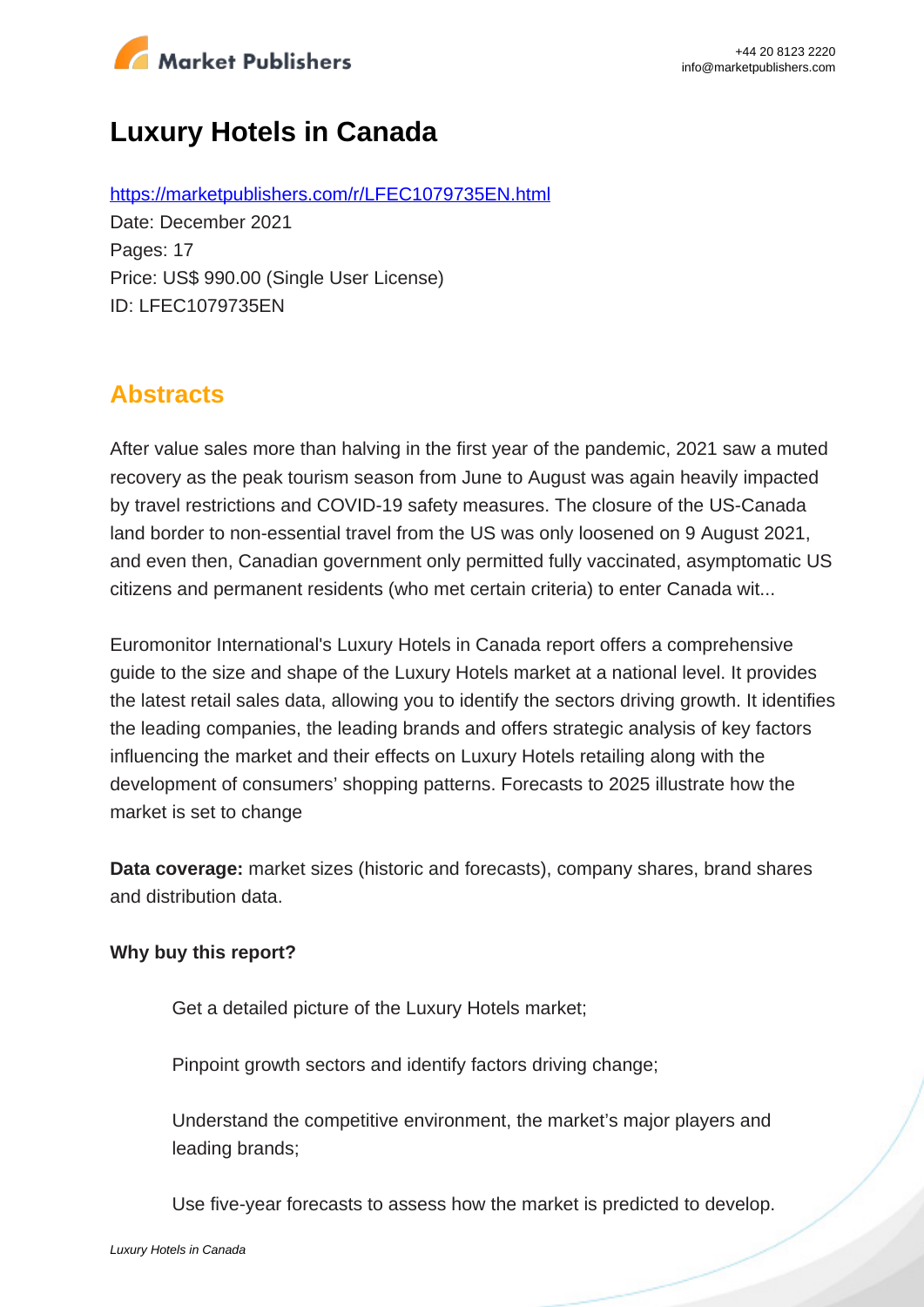

Euromonitor International has over 40 years' experience of publishing market research reports, business reference books and online information systems. With offices in London, Chicago, Singapore, Shanghai, Vilnius, Dubai, Cape Town, Santiago, Sydney, Tokyo and Bangalore and a network of over 800 analysts worldwide, Euromonitor International has a unique capability to develop reliable information resources to help drive informed strategic planning.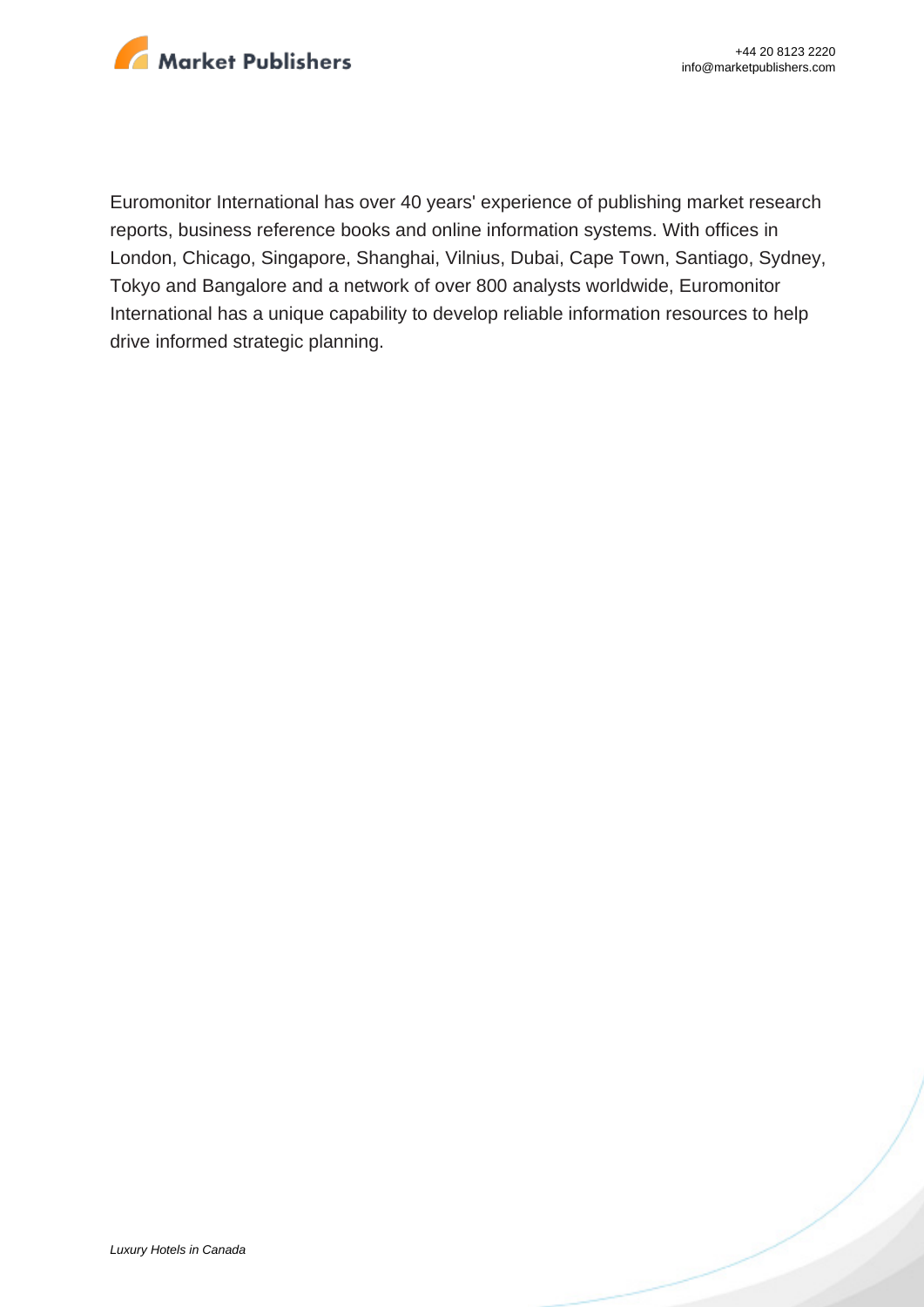

### **Contents**

LUXURY HOTELS IN CANADA KEY DATA FINDINGS 2021 DEVELOPMENTS Limited recovery as travel restrictions continue to hamper international tourism Staycations and domestic tourism packages aim to reignite revenues Brands remain confident about future and continue expanding despite de-consolidation of competitive landscape PROSPECTS AND OPPORTUNITIES Slow recovery expected as COVID-19 measures and fears remain a strong deterrent Safety measures are necessary to increase luxury hotel guests' confidence Luxury hotels in urban locations to see a slower recovery CATEGORY DATA Table 1 Sales in Luxury Hotels: Value 2016-2021 Table 2 Sales in Luxury Hotels: % Value Growth 2016-2021 Table 3 NBO Company Shares in Luxury Hotels: % Value 2016-2020 Table 4 LBN Brand Shares in Luxury Hotels: % Value 2017-2020 Table 5 Forecast Sales in Luxury Hotels: Value 2021-2026 Table 6 Forecast Sales in Luxury Hotels: % Value Growth 2021-2026 LUXURY GOODS IN CANADA EXECUTIVE SUMMARY Luxury goods in 2021: The big picture 2021 key trends Competitive landscape Retailing developments What next for luxury goods? MARKET DATA Table 7 Sales of Luxury Goods by Category: Value 2016-2021 Table 8 Sales of Luxury Goods by Category: % Value Growth 2016-2021 Table 9 Inbound Receipts for Luxury Goods by Country of Origin: Value 2016-2021 Table 10 NBO Company Shares of Luxury Goods: % Value 2016-2020 Table 11 LBN Brand Shares of Luxury Goods: % Value 2017-2020 Table 12 Distribution of Luxury Goods by Format and Category: % Value 2021 Table 13 Forecast Sales of Luxury Goods by Category: Value 2021-2026 Table 14 Forecast Sales of Luxury Goods by Category: % Value Growth 2021-2026 DISCLAIMER **SOURCES** 

Summary 1 Research Sources